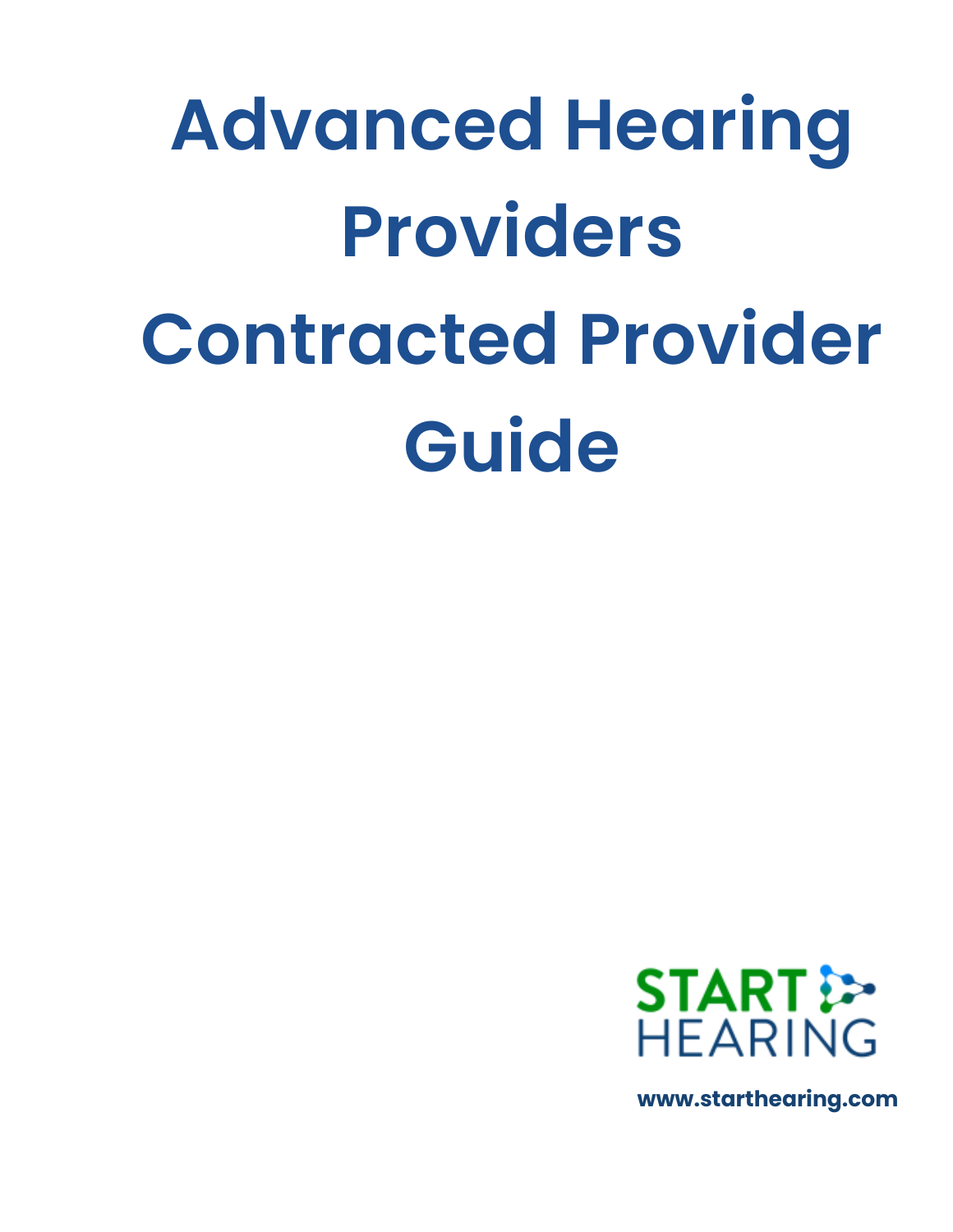

### **Table of Contents**

# **Start Hearing Contact Information**

Starkey - ATTN: Start Hearing 6700 Washington Ave S Eden Prairie, MN 55344-3405

WHEN SENDING CUSTOM ORDERS, PLEASE DO NOT EMAIL PAPERWORK UNLESS SCANS ON FILE ARE BEING USED. PLEASE SEND ALL REQUIRED PAPERWORK WITH THE IMPRESSIONS TO AVOID POSSIBLE **ORDER ERROR AND DELAY.**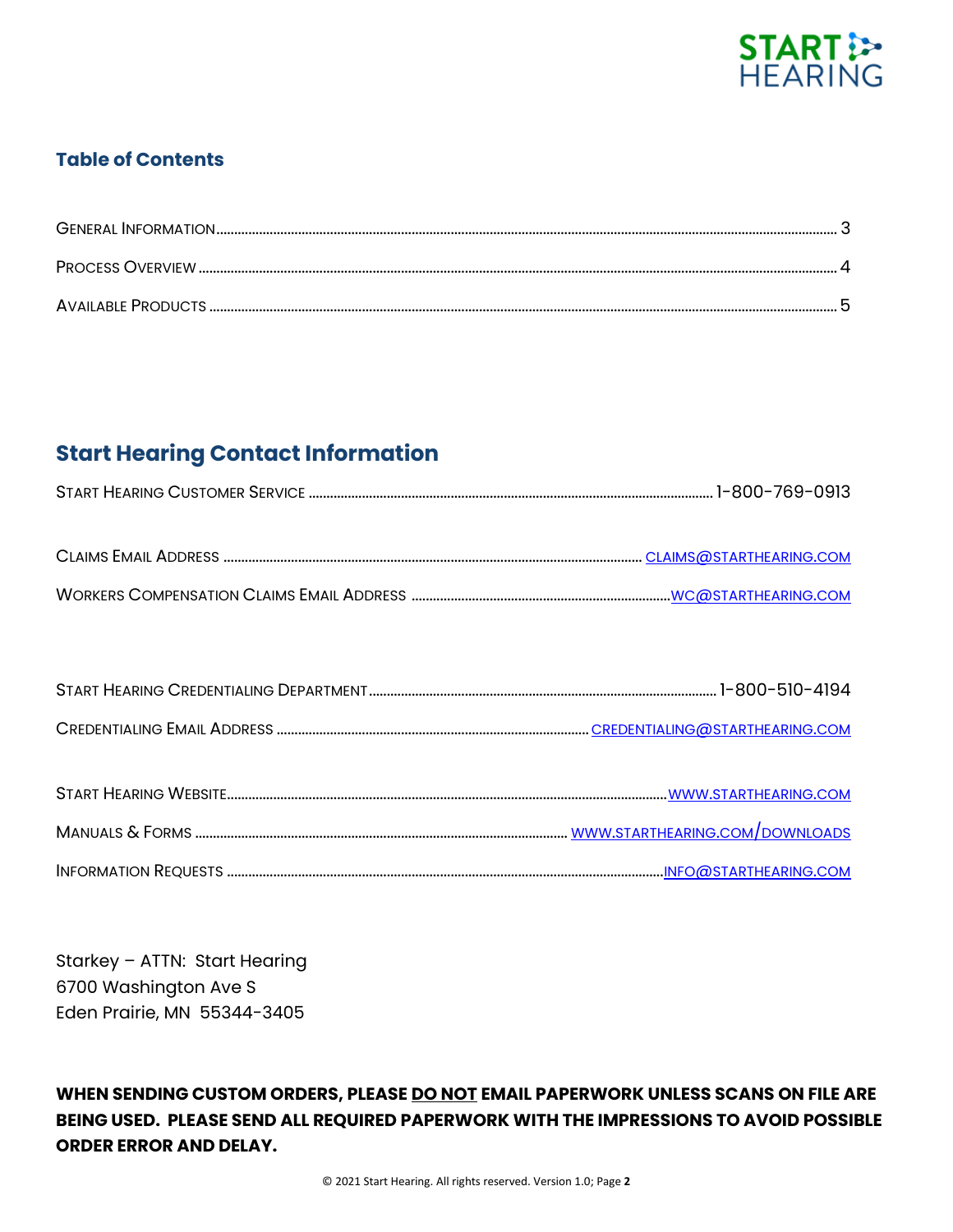

# **General Information**

- **Eligibility**
	- o Workers Compensation members are eligible when the contract indicates it is appropriate.
- **Member Portion**
	- o Members are not responsible for any fees on services or products approved by Workers Compensation carrier.
	- o Members are responsible for all fees related to non-approved products.
- **Loss & Damage**
	- o All hearing aids have a 3-year warranty.
	- o Can be used once per aid.
- **Batteries**
	- o One carton per aid will ship with the initial order.
- **Earmolds & Receivers**
	- o All products require a PO from the workers compensation carrier.
- **Replacement earmolds & receivers**
	- o Requires a PO from the workers compensation carrier.
	- o Billable once every 12 months for receivers.
	- o Billable once every 6 months for earmolds.
- **Exchanges**
	- o Must be approved by the workers compensation carrier.
	- o New PO and order will be sent to Starkey ATTN: Start Hearing.
- **Remakes**
	- o Covered under warranty for the first year.
- **Returns**
	- o Must be processed within the 60-day trial period.
	- $\circ$  Fitting fees are not returned if the patient was fit and has worn the hearing aids.
- **Repairs**
	- o Requires a PO from workers compensation carrier.
	- $\circ$  Repair form should include the PO and sent to Starkey ATTN: Start Hearing.
- **Services**
	- o During the first year of warranty, hearing aid checks, programming, cleaning, and adjustments are not billable to the workers compensation carrier or the patient.
- **Accessories**
	- o Available if approved by the workers compensation contract.

# **\*All services and products require a PO from Advanced Hearing Providers (AHP)**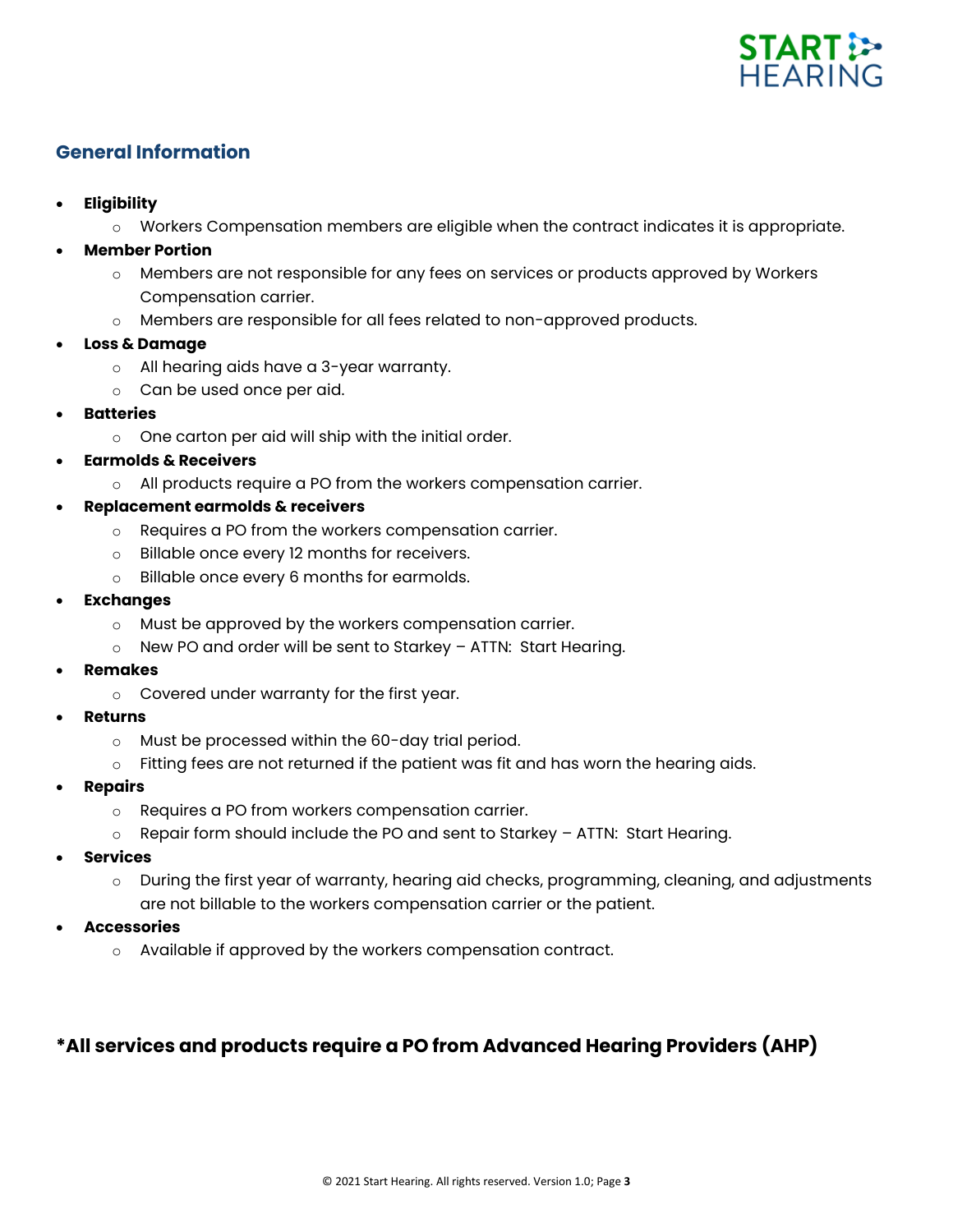

#### **Process Overview**

- 1. Patient referrals will originate from Advanced Hearing Providers (AHP)
- 2. Provider will perform hearing test.
- 3. Provider will send hearing aid request to AHP.
	- AHP Phone: 800-598-5300
	- □ Forms will be sent to provider from AHP.
	- $\Box$  All requests must include the exact hearing aid(s), earmolds, receivers (standard or AP receiver), any and all accessory items being requested.
- 4. AHP will verify benefits and approve product recommendation
- 5. Copy of the PO will be sent to the provider and Start Hearing upon approval.
- 6. Provider will send hearing aid order to Starkey ATTN: Start Hearing
	- □ Standard hearing aid orders can be emailed to [wc@starthearing.com](mailto:wc@starthearing.com)
- 7. Start Hearing will process the order and ship approved products to provider.
- 8. Provider will fit the patient and send Confirmation of Delivery form to: [claims@starthearing.com](mailto:claims@starthearing.com)

| Program                   | <b>Economy</b><br>(1000) | Low<br>(1200) | <b>Select</b><br>(1600) | <b>Advanced</b><br>(2000) | Premium<br>(2400) |
|---------------------------|--------------------------|---------------|-------------------------|---------------------------|-------------------|
| <b>Out of Pocket Fees</b> | \$0                      | \$0           | \$0                     | \$0                       | \$0               |
| Warranty                  | 3 Year                   | 3 Year        | 3 Year                  | 3 Year                    | 3 Year            |

#### **Billable Services**

- **Repair – In or out of warranty**
	- o Billable with a PO from AHP.

#### • **Hearing Aid Check (V5011)**

- o Cannot be billed within the first year of the fitting date.
- o PO from AHP is required.

#### • **Programming (V5013)**

- o Cannot be billed within the first year of the fitting date.
- o PO from AHP is required.